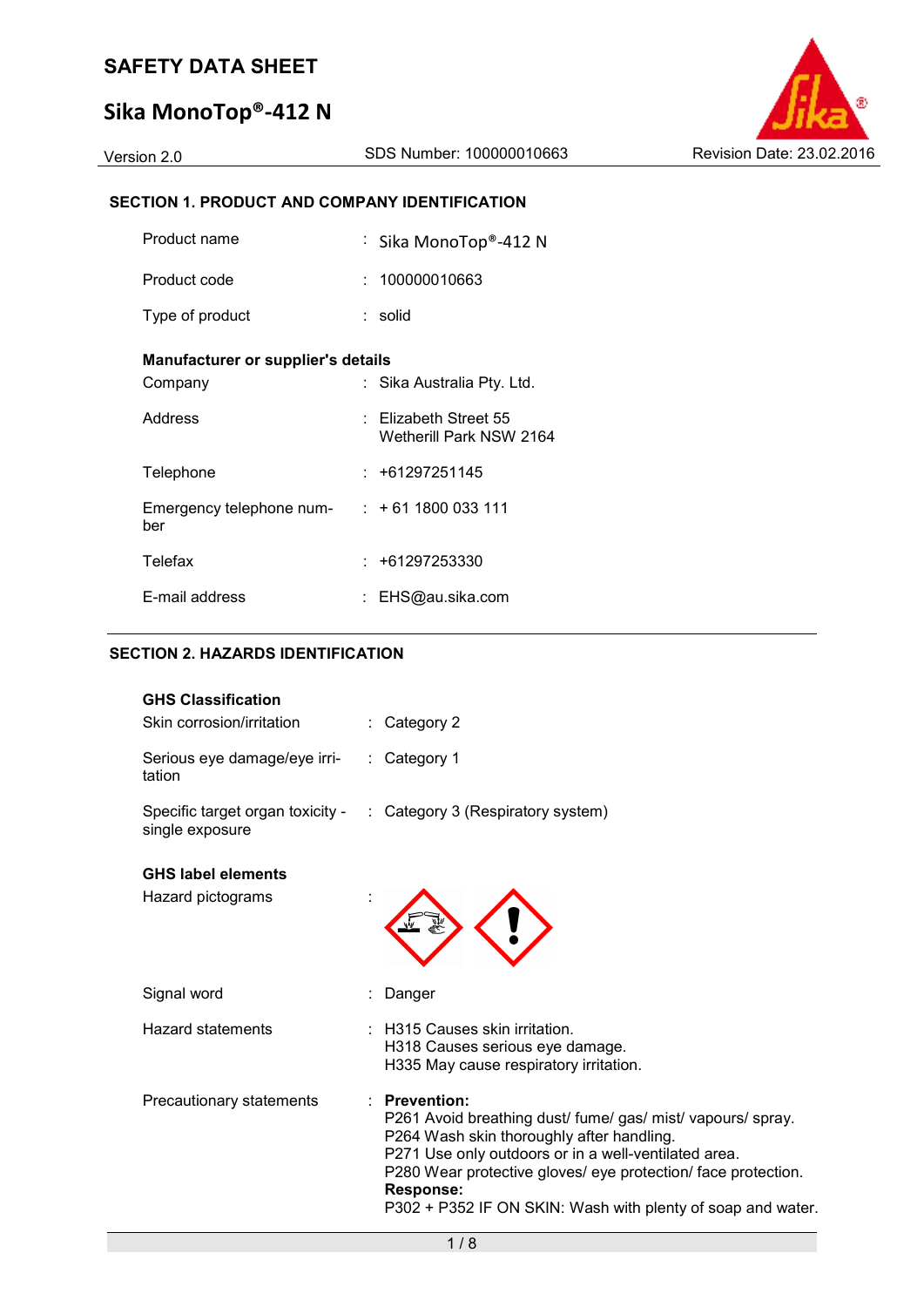# **Sika MonoTop®-412 N**



P304 + P340 + P312 IF INHALED: Remove victim to fresh air and keep at rest in a position comfortable for breathing. Call a POISON CENTER or doctor/ physician if you feel unwell. P305 + P351 + P338 + P310 IF IN EYES: Rinse cautiously with water for several minutes. Remove contact lenses, if present and easy to do. Continue rinsing. Immediately call a POISON CENTER/doctor.

P332 + P313 If skin irritation occurs: Get medical advice/ attention.

P362 Take off contaminated clothing and wash before reuse. **Storage:** 

P403 + P233 Store in a well-ventilated place. Keep container tightly closed.

#### **Disposal:**

P501 Dispose of contents/ container to an approved waste disposal plant.

#### **Other hazards which do not result in classification**

None known.

#### **SECTION 3. COMPOSITION/INFORMATION ON INGREDIENTS**

Substance / Mixture : Mixture

#### **Hazardous components**

| Chemical name                | CAS-No.    | Concentration (%) |
|------------------------------|------------|-------------------|
| Quartz (SiO2)                | 14808-60-7 | $>= 30 - 60$      |
| Cement, portland, chemicals  | 65997-15-1 | $>= 30 - 560$     |
| Limestone                    | 1317-65-3  | $>= 10 - 530$     |
| 2,2-dimethylpropane-1,3-diol | 126-30-7   | ~10               |
| Fumes, silica                | 69012-64-2 | < 10              |

#### **SECTION 4. FIRST AID MEASURES**

| General advice          | : Move out of dangerous area.<br>Consult a physician.<br>Show this safety data sheet to the doctor in attendance.                                                                                                                                                                                                         |
|-------------------------|---------------------------------------------------------------------------------------------------------------------------------------------------------------------------------------------------------------------------------------------------------------------------------------------------------------------------|
| If inhaled              | : Move to fresh air.<br>Consult a physician after significant exposure.                                                                                                                                                                                                                                                   |
| In case of skin contact | $\therefore$ Take off contaminated clothing and shoes immediately.<br>Wash off with soap and plenty of water.<br>If symptoms persist, call a physician.                                                                                                                                                                   |
| In case of eye contact  | : Small amounts splashed into eyes can cause irreversible tis-<br>sue damage and blindness.<br>In the case of contact with eyes, rinse immediately with plenty<br>of water and seek medical advice.<br>Continue rinsing eyes during transport to hospital.<br>Remove contact lenses.<br>Keep eye wide open while rinsing. |
| If swallowed            | : Clean mouth with water and drink afterwards plenty of water.                                                                                                                                                                                                                                                            |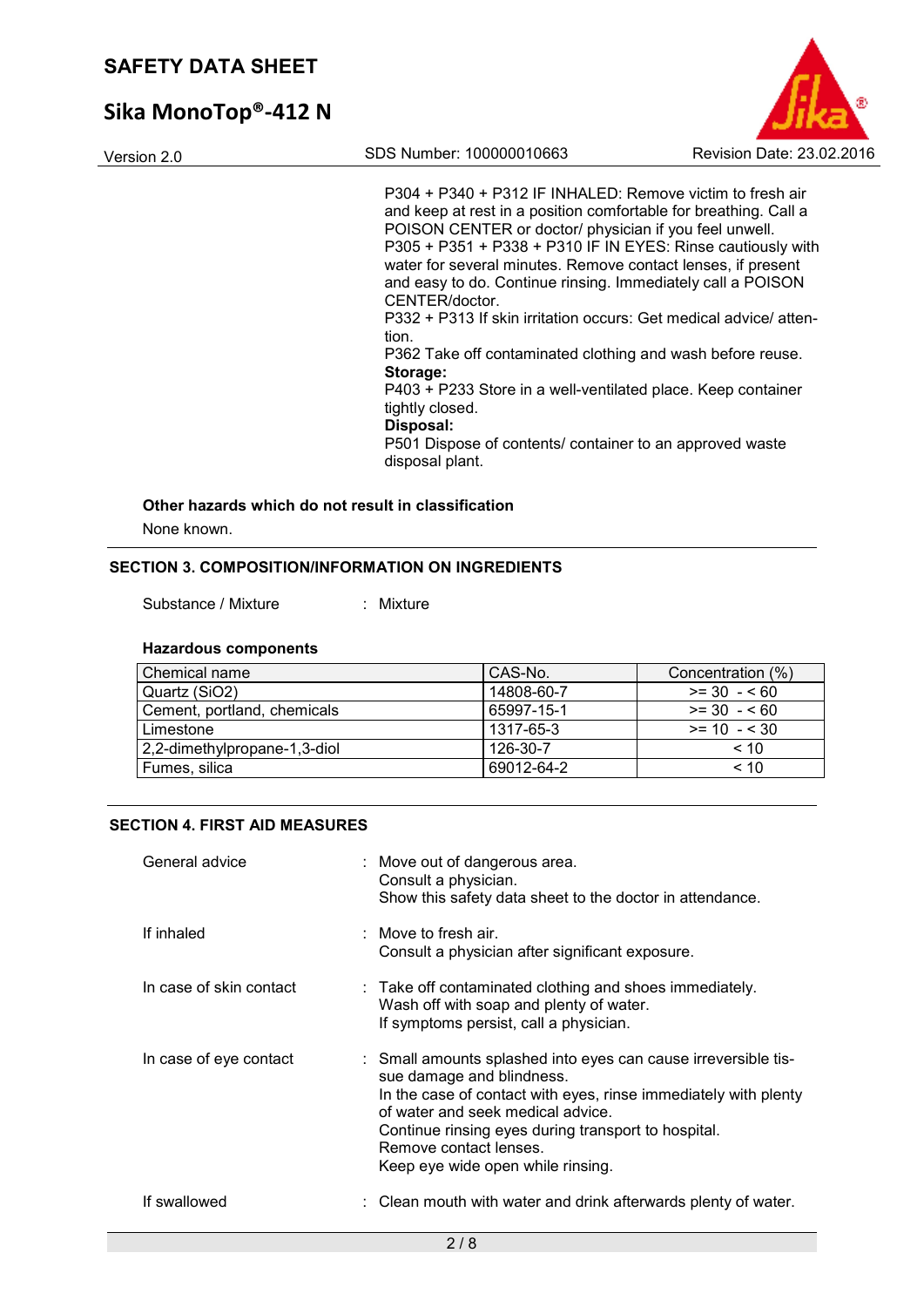# **Sika MonoTop®-412 N**

| Version 2.0                                                       | SDS Number: 100000010663                                                                                                                                                                                                                         | Revision Date: 23.02.2016 |
|-------------------------------------------------------------------|--------------------------------------------------------------------------------------------------------------------------------------------------------------------------------------------------------------------------------------------------|---------------------------|
|                                                                   | Do not give milk or alcoholic beverages.<br>Never give anything by mouth to an unconscious person.<br>Obtain medical attention.                                                                                                                  |                           |
| Most important symptoms<br>and effects, both acute and<br>delayed | $:$ irritant effects<br>Cough<br>Respiratory disorder<br>Excessive lachrymation<br><b>Dermatitis</b><br>See Section 11 for more detailed information on health effects<br>and symptoms.<br>Causes skin irritation.<br>Causes serious eye damage. |                           |
| Notes to physician                                                | May cause respiratory irritation.<br>: Treat symptomatically.                                                                                                                                                                                    |                           |
|                                                                   |                                                                                                                                                                                                                                                  |                           |

E

#### **SECTION 5. FIREFIGHTING MEASURES**

| Suitable extinguishing media                     | : Use extinguishing measures that are appropriate to local cir-<br>cumstances and the surrounding environment. |
|--------------------------------------------------|----------------------------------------------------------------------------------------------------------------|
| Hazardous combustion prod-<br>ucts               | : No hazardous combustion products are known                                                                   |
| Specific extinguishing meth-<br>ods              | : Standard procedure for chemical fires.                                                                       |
| Special protective equipment<br>for firefighters | : In the event of fire, wear self-contained breathing apparatus.                                               |

#### **SECTION 6. ACCIDENTAL RELEASE MEASURES**

| Personal precautions, protec-<br>tive equipment and emer-<br>gency procedures | : Use personal protective equipment.<br>Avoid breathing dust.<br>Deny access to unprotected persons.       |
|-------------------------------------------------------------------------------|------------------------------------------------------------------------------------------------------------|
| Environmental precautions                                                     | : Try to prevent the material from entering drains or water<br>courses.                                    |
| Methods and materials for<br>containment and cleaning up                      | : Pick up and arrange disposal without creating dust.<br>Keep in suitable, closed containers for disposal. |

#### **SECTION 7. HANDLING AND STORAGE**

| Advice on protection against<br>fire and explosion | : Avoid dust formation. Provide appropriate exhaust ventilation<br>at places where dust is formed.                                                           |
|----------------------------------------------------|--------------------------------------------------------------------------------------------------------------------------------------------------------------|
| Advice on safe handling                            | : Do not breathe vapours/dust.<br>Avoid exceeding the given occupational exposure limits (see<br>section 8).<br>Do not get in eyes, on skin, or on clothing. |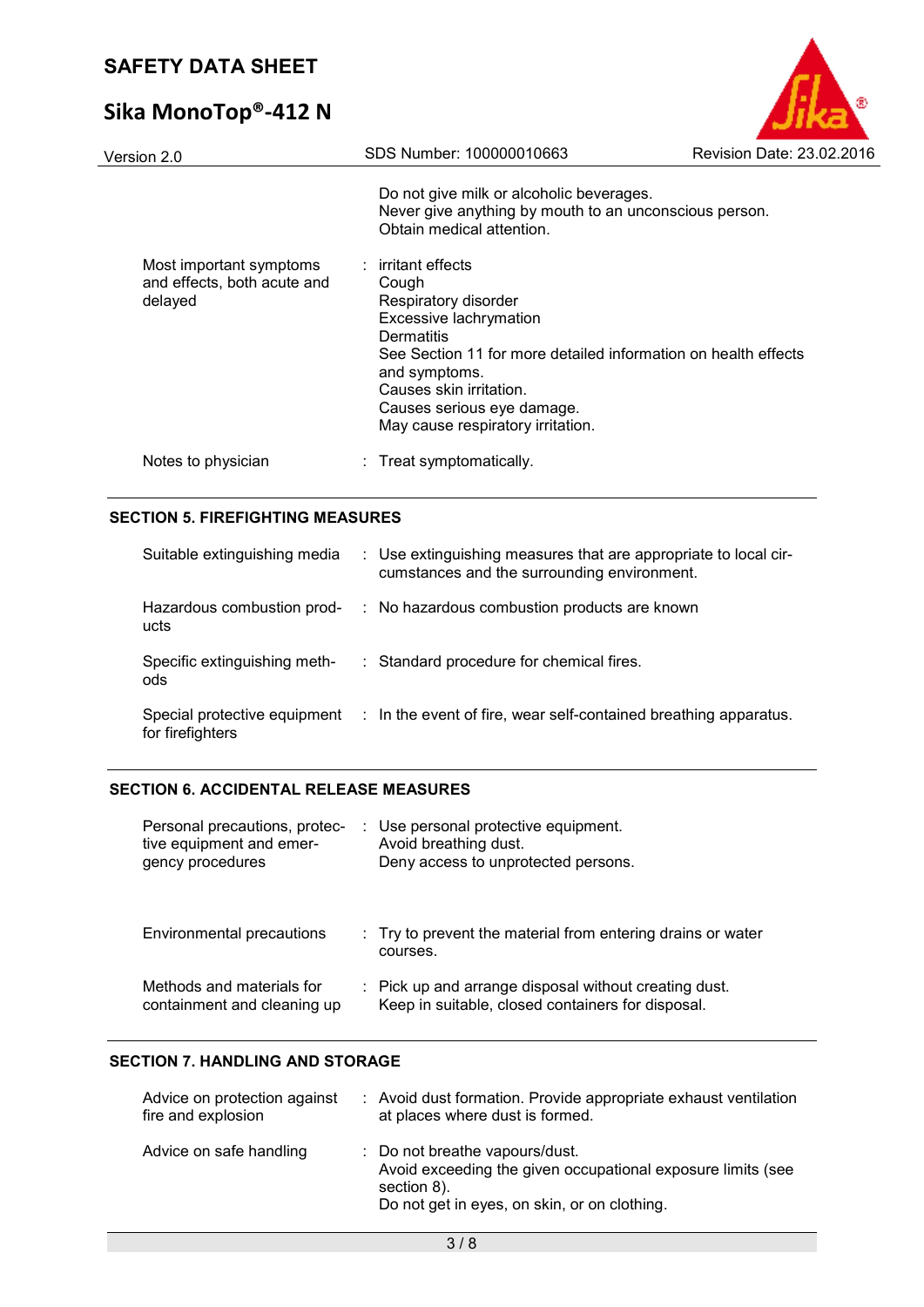# **Sika MonoTop®-412 N**

| Version 2.0                 | SDS Number: 100000010663                                                                                                                                                                          | Revision Date: 23.02.2016 |
|-----------------------------|---------------------------------------------------------------------------------------------------------------------------------------------------------------------------------------------------|---------------------------|
|                             | For personal protection see section 8.<br>Smoking, eating and drinking should be prohibited in the ap-<br>plication area.<br>Follow standard hygiene measures when handling chemical<br>products  |                           |
| Hygiene measures            | : Handle in accordance with good industrial hygiene and safety<br>practice.<br>When using do not eat or drink.<br>When using do not smoke.<br>Wash hands before breaks and at the end of workday. |                           |
| Conditions for safe storage | : Store in original container.<br>Keep in a well-ventilated place.<br>Observe label precautions.<br>Store in accordance with local regulations.                                                   |                           |

**E** 

#### **SECTION 8. EXPOSURE CONTROLS/PERSONAL PROTECTION**

| Components                  | CAS-No.                                                             | Value type<br>(Form of     | Control parame-<br>ters / Permissible                            | <b>Basis</b>  |
|-----------------------------|---------------------------------------------------------------------|----------------------------|------------------------------------------------------------------|---------------|
|                             |                                                                     | exposure)                  | concentration                                                    |               |
| Quartz (SiO2)               | 14808-60-7                                                          | TWA (Res-<br>pirable dust) | $0.1$ mg/m $3$                                                   | <b>AU OEL</b> |
| Cement, portland, chemicals | 65997-15-1                                                          | <b>TWA</b>                 | $10$ mg/m $3$                                                    | <b>AU OEL</b> |
|                             | Further information: This value is for inhalable dust containing no |                            |                                                                  |               |
|                             | asbestos and < 1% crystalline silica                                |                            |                                                                  |               |
| Limestone                   | 1317-65-3                                                           | <b>TWA</b>                 | $10$ mg/m $3$                                                    | <b>AU OEL</b> |
|                             |                                                                     |                            | (Calcium)                                                        |               |
|                             | Further information: This value is for inhalable dust containing no |                            |                                                                  |               |
|                             | asbestos and < 1% crystalline silica                                |                            |                                                                  |               |
| Fumes, silica               | 69012-64-2                                                          | TWA (Res-                  | $2$ mg/m $3$                                                     | <b>AU OEL</b> |
|                             |                                                                     | pirable dust)              |                                                                  |               |
|                             | silica                                                              |                            | Further information: Containing no asbestos and < 1% crystalline |               |

#### **Components with workplace control parameters**

#### **Personal protective equipment**

| Respiratory protection | : Use respiratory protection unless adequate local exhaust<br>ventilation is provided or exposure assessment demonstrates<br>that exposures are within recommended exposure quidelines.<br>The filter class for the respirator must be suitable for the max-<br>imum expected contaminant concentration<br>(gas/vapour/aerosol/particulates) that may arise when han-<br>dling the product. If this concentration is exceeded, self-<br>contained breathing apparatus must be used. |
|------------------------|-------------------------------------------------------------------------------------------------------------------------------------------------------------------------------------------------------------------------------------------------------------------------------------------------------------------------------------------------------------------------------------------------------------------------------------------------------------------------------------|
| Hand protection        | : Chemical-resistant, impervious gloves complying with an ap-<br>proved standard should be worn at all times when handling<br>chemical products if a risk assessment indicates this is nec-<br>essary.                                                                                                                                                                                                                                                                              |
| Eye protection         | : Safety eyewear complying with an approved standard should<br>be used when a risk assessment indicates this is necessary.                                                                                                                                                                                                                                                                                                                                                          |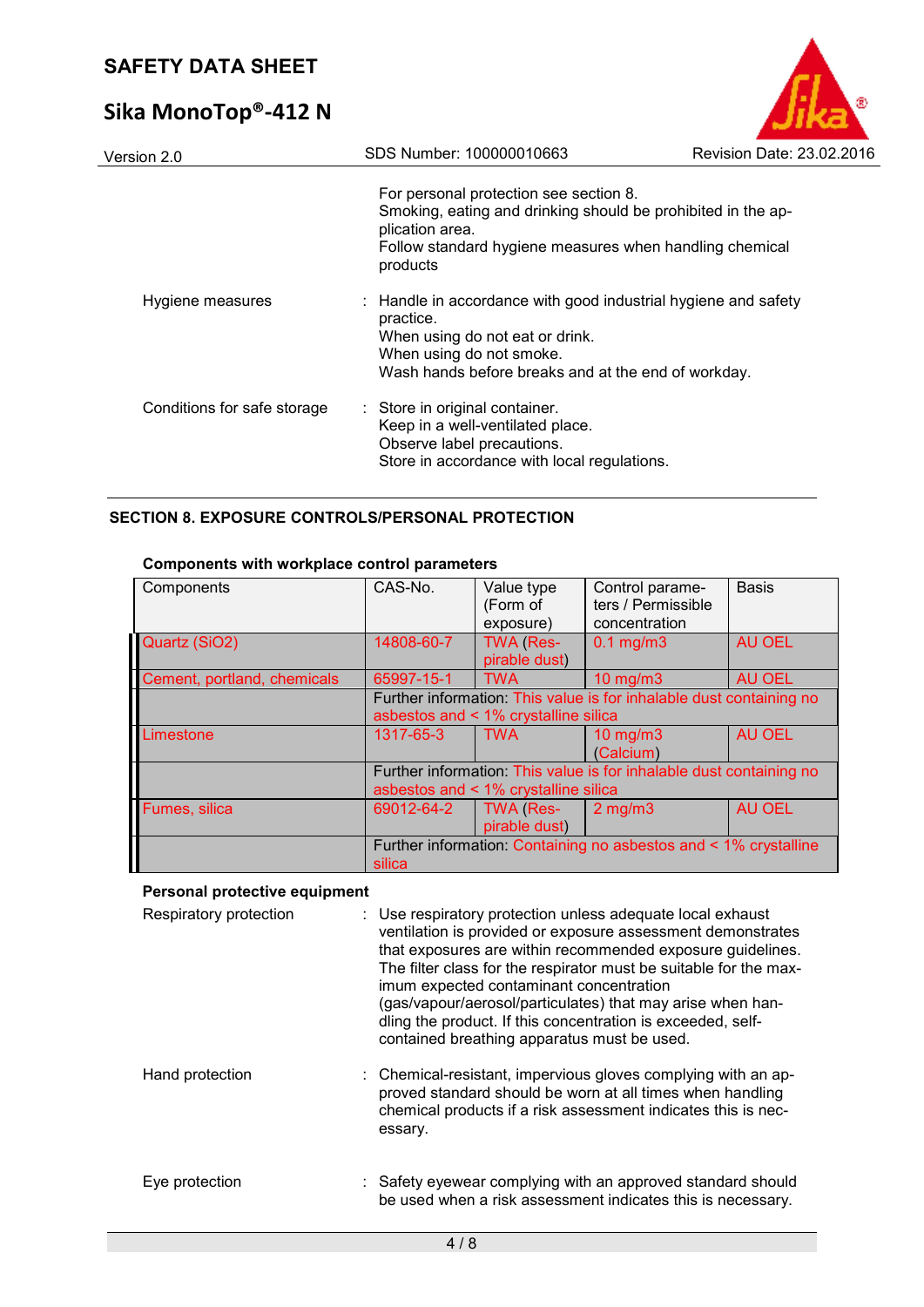# **Sika MonoTop®-412 N**

| Version 2.0              | SDS Number: 100000010663                                                                                                                             | Revision Date: 23.02.2016 |
|--------------------------|------------------------------------------------------------------------------------------------------------------------------------------------------|---------------------------|
| Skin and body protection | : Choose body protection in relation to its type, to the concen-<br>tration and amount of dangerous substances, and to the spe-<br>cific work-place. |                           |

#### **SECTION 9. PHYSICAL AND CHEMICAL PROPERTIES**

| Appearance                                 |    | powder                           |
|--------------------------------------------|----|----------------------------------|
| Colour                                     | İ. | grey                             |
| Odour                                      |    | characteristic                   |
| <b>Odour Threshold</b>                     |    | No data available                |
| pH                                         |    | No data available                |
| Melting point/range / Freezing<br>point    | ÷. | No data available                |
| Boiling point/boiling range                | ÷  | No data available                |
| Flash point                                |    | Not applicable                   |
| Evaporation rate                           | ÷  | No data available                |
| Flammability                               | ÷  | No data available                |
| Upper explosion limit                      | ÷  | No data available                |
| Lower explosion limit                      |    | No data available                |
| Vapour pressure                            |    | 0.01 hPa (0.01 mmHg)             |
| Relative vapour density                    | ÷  | No data available                |
| Density                                    | ÷. | ca. 1.7 g/cm3 (20 °C (68 °F) ()) |
|                                            |    |                                  |
| Solubility(ies)<br>Water solubility        | ÷  | No data available                |
| Solubility in other solvents               |    | : No data available              |
| Partition coefficient: n-<br>octanol/water |    | No data available                |
| Auto-ignition temperature                  | ÷. | No data available                |
| Decomposition temperature                  | ÷  | No data available                |
| Viscosity<br>Viscosity, dynamic            |    | No data available                |
| Viscosity, kinematic                       |    | Not applicable                   |

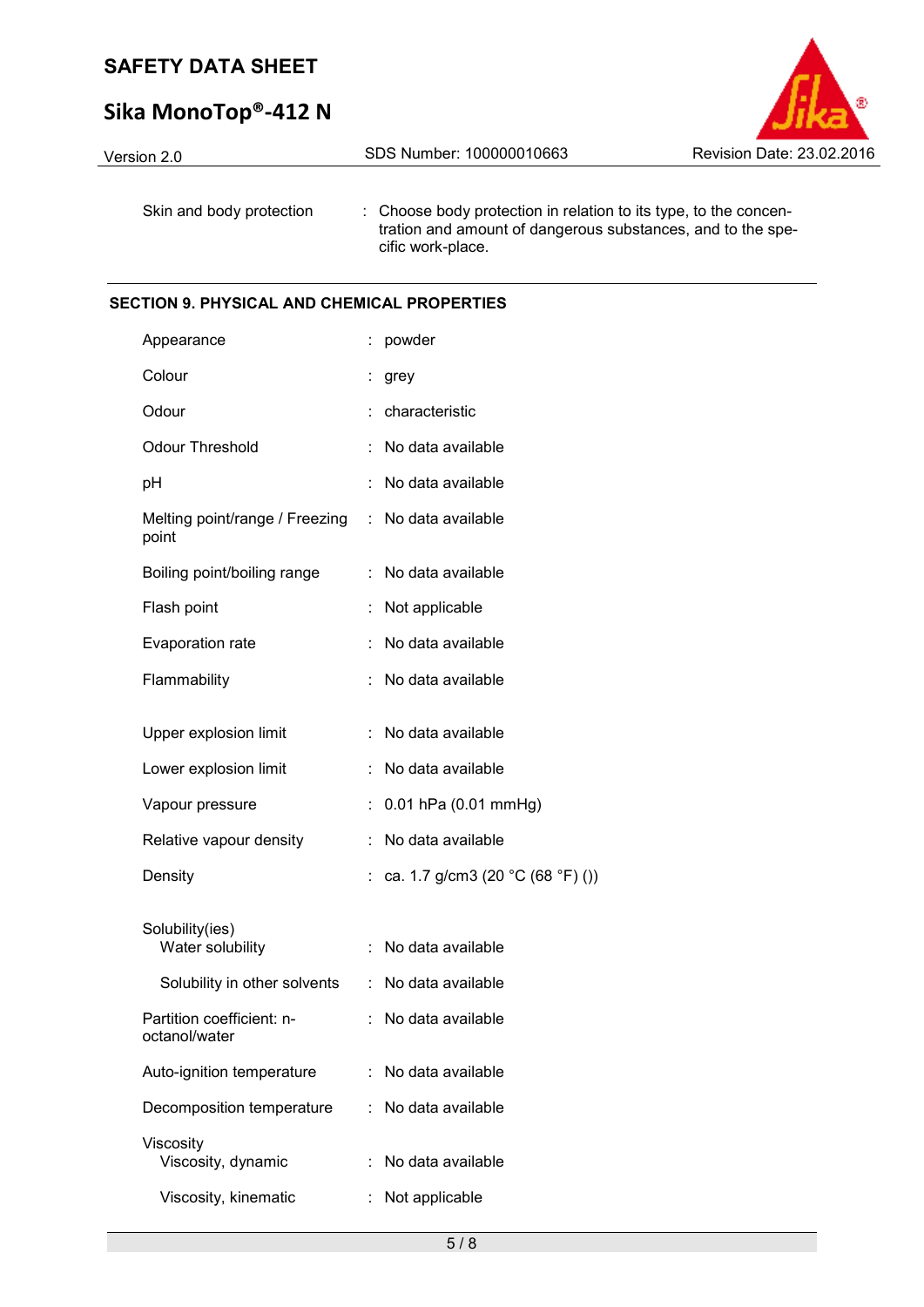## **Sika MonoTop®-412 N**



| Version 2.0                                 | SDS Number: 100000010663                                      | Revision Date: 23.02.2016 |
|---------------------------------------------|---------------------------------------------------------------|---------------------------|
| Molecular weight                            | : No data available                                           |                           |
| <b>SECTION 10. STABILITY AND REACTIVITY</b> |                                                               |                           |
| Reactivity                                  | : No dangerous reaction known under conditions of normal use. |                           |
| Chemical stability                          | : The product is chemically stable.                           |                           |
| Possibility of hazardous reac-<br>tions     | : Stable under recommended storage conditions.                |                           |
| Conditions to avoid                         | $:$ No data available                                         |                           |
| Incompatible materials                      | $:$ No data available                                         |                           |
| Hazardous decomposition<br>products         | : No decomposition if stored and applied as directed.         |                           |

### **SECTION 11. TOXICOLOGICAL INFORMATION**

#### **Acute toxicity**

Not classified based on available information.

#### **Components:**

# **2,2-dimethylpropane-1,3-diol:**

 $LD50$  Oral (Rat):  $> 5,000$  mg/kg

#### **Skin corrosion/irritation**

Causes skin irritation.

#### **Serious eye damage/eye irritation**

Causes serious eye damage.

#### **Respiratory or skin sensitisation**

Skin sensitisation: Not classified based on available information. Respiratory sensitisation: Not classified based on available information.

#### **Chronic toxicity**

#### **Germ cell mutagenicity**

Not classified based on available information.

#### **Carcinogenicity**  Not classified based on available information.

**Reproductive toxicity** 

Not classified based on available information.

#### **STOT - single exposure**

May cause respiratory irritation.

#### **STOT - repeated exposure**

Not classified based on available information.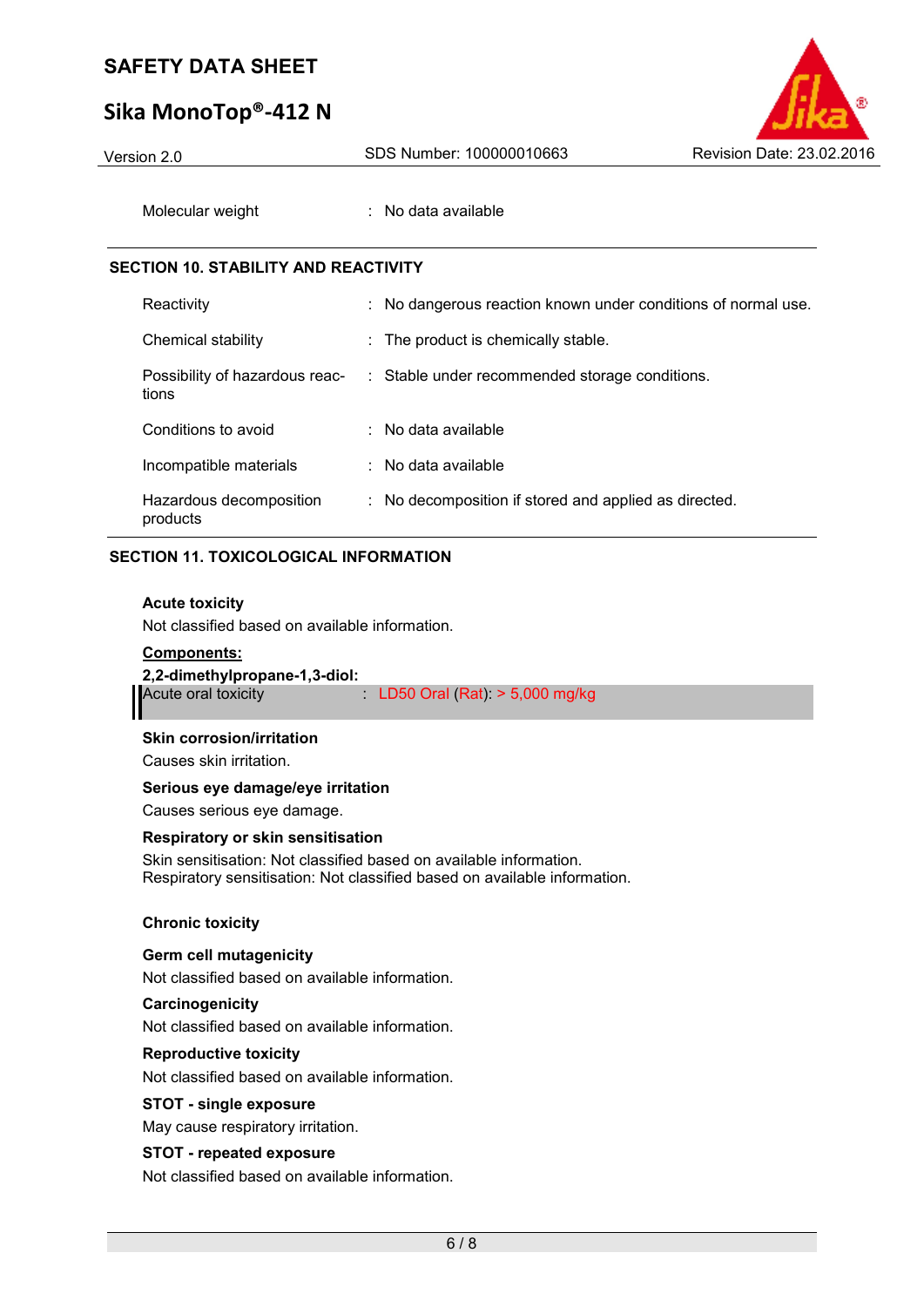# **Sika MonoTop®-412 N**



#### **Aspiration toxicity**

Not classified based on available information.

#### **SECTION 12. ECOLOGICAL INFORMATION**

| <b>Ecotoxicity</b><br>No data available                                                                     |
|-------------------------------------------------------------------------------------------------------------|
| Persistence and degradability<br>No data available                                                          |
| <b>Bioaccumulative potential</b><br>No data available                                                       |
| <b>Mobility in soil</b><br>No data available                                                                |
| Other adverse effects                                                                                       |
| <b>Product:</b><br>Additional ecological infor-<br>: There is no data available for this product.<br>mation |

#### **SECTION 13. DISPOSAL CONSIDERATIONS**

| <b>Disposal methods</b> |                                                                                                                                        |
|-------------------------|----------------------------------------------------------------------------------------------------------------------------------------|
| Waste from residues     | : Do not contaminate ponds, waterways or ditches with chemi-<br>cal or used container.<br>Send to a licensed waste management company. |
| Contaminated packaging  | : Empty remaining contents.<br>Dispose of as unused product.<br>Do not re-use empty containers.                                        |

#### **SECTION 14. TRANSPORT INFORMATION**

| <b>International Regulation</b>                                                                                     |  |
|---------------------------------------------------------------------------------------------------------------------|--|
| <b>IATA-DGR</b>                                                                                                     |  |
| Not dangerous goods                                                                                                 |  |
| <b>IMDG-Code</b>                                                                                                    |  |
| Not dangerous goods                                                                                                 |  |
| Transport in bulk according to Annex II of MARPOL 73/78 and the IBC Code<br>Not applicable for product as supplied. |  |

#### **National Regulations**

**ADG**

Not dangerous goods

#### **SECTION 15. REGULATORY INFORMATION**

**Safety, health and environmental regulations/legislation specific for the substance or mixture**